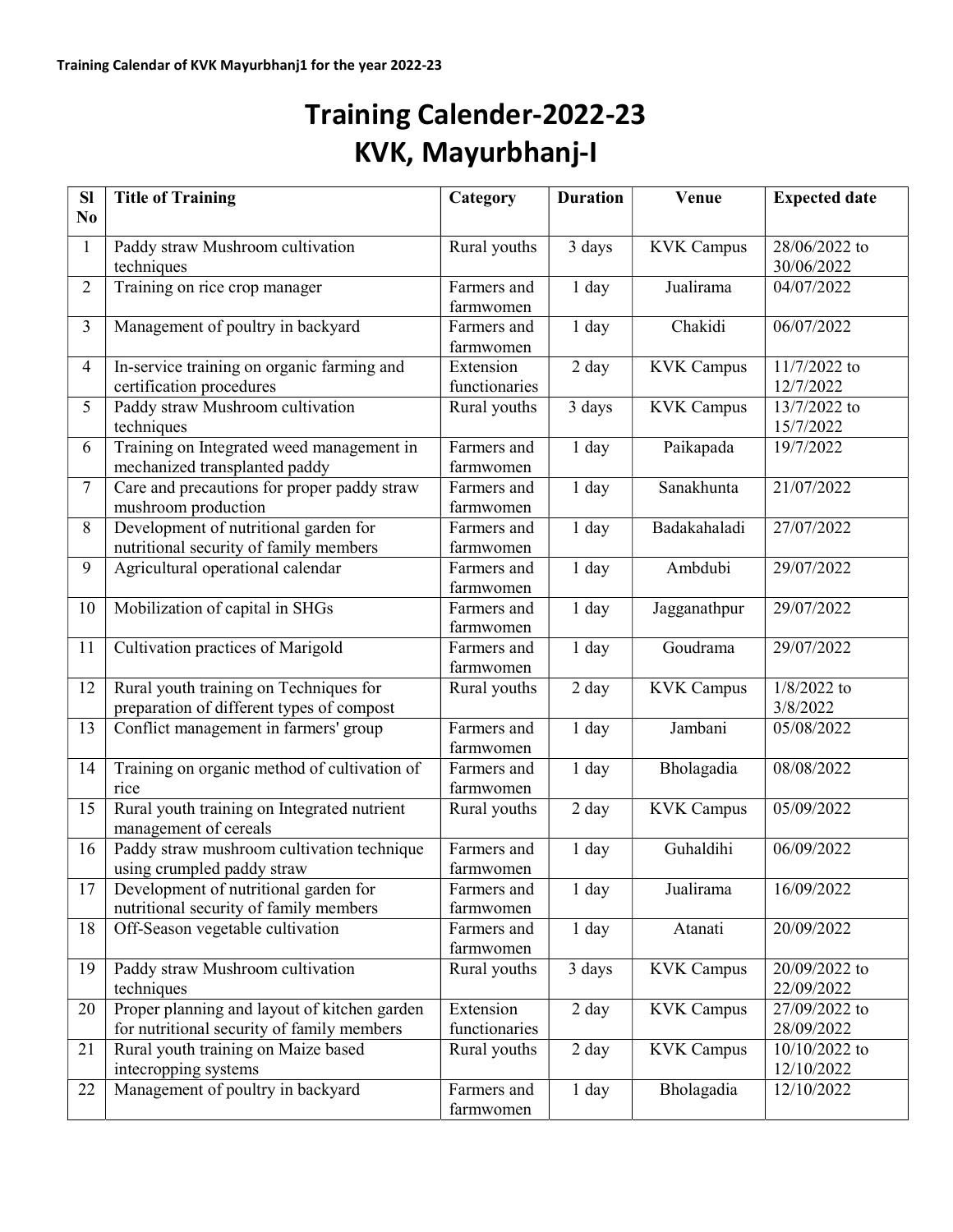## Training Calendar of KVK Mayurbhanj1 for the year 2022-23

| SI             | <b>Title of Training</b>                                     | Category                 | <b>Duration</b> | Venue             | <b>Expected date</b>        |
|----------------|--------------------------------------------------------------|--------------------------|-----------------|-------------------|-----------------------------|
| N <sub>0</sub> |                                                              |                          |                 |                   |                             |
| 23             |                                                              | Farmers and              |                 | Badabaldhia       | 14/10/2022                  |
|                | Farm record keeping & its Management                         | farmwomen                | 1 day           |                   |                             |
| 24             | Rural youth training on Integrated weed                      | Rural youths             | 2 day           | <b>KVK Campus</b> | 19/10/2022 to               |
|                | management of pulses                                         |                          |                 |                   | 21/10/2022                  |
| 25             | Use of different Agricultural and allied small               | Extension                | 2 day           | <b>KVK Campus</b> | 27/10/2022 to               |
|                | women friendly farm tools for drudgery                       | functionaries            |                 |                   | 28/10/2022                  |
|                | reduction of farm women                                      |                          |                 |                   |                             |
| 26             | Integrated nutrient management in Papaya                     | Farmers and              | 1 day           | Basudevpur        | 29/10/2022                  |
|                |                                                              | farmwomen                |                 |                   |                             |
| 27             | Training on Integrated nutrient management                   | Farmers and              | 1 day           | Badkhiladi        | 04/11/2022                  |
|                | of groundnut crop                                            | farmwomen                |                 |                   |                             |
| 28             | Training on judicious use of herbicide for                   | Farmers and              | 1 day           | Sankeraka         | 10/11/0222                  |
|                | green gram cultivation                                       | farmwomen                |                 |                   |                             |
| 29             | Training on judicious application of herbicide               | Farmers and              | 1 day           | Badjod            | 15/11/2022                  |
|                | for cultivation of toria                                     | farmwomen                |                 |                   |                             |
| 30             | Process of proper documentation of success                   | Rural youths             | 3 day           | <b>KVK Campus</b> | 16/11/2022 to               |
|                | story                                                        |                          |                 |                   | 18/11/2022                  |
| 31             | Training on water harvesting methods                         | Farmers and              | 1 day           | Tarajodi          | 23/11/2022                  |
|                |                                                              | farmwomen                |                 |                   |                             |
| 32             | <b>Oyster Mushroom cultivation techniques</b>                | Rural youths             | 3 days          | <b>KVK Campus</b> | 23/11/2022 to               |
|                |                                                              |                          |                 |                   | 25/11/2022                  |
| 33             | Hi-tech Horticulture & precision farming                     | Rural youths             | 3 days          | <b>KVK Campus</b> | 28/11/2022 to<br>30/11/2022 |
| 34             | Training on soil conservation techniques                     | Farmers and              | 1 day           | Mundakata         | 06/12/2022                  |
|                |                                                              | farmwomen                |                 |                   |                             |
| 35             | Oyster Mushroom cultivation techniques                       | Rural youths             | 3 days          | <b>KVK Campus</b> | 7/12/2022 to                |
|                |                                                              |                          |                 |                   | 9/12/2022                   |
| 36             | Training on Integrated nutrient management                   | Farmers and              | 1 day           | Ambdubi           | 09/12/2022                  |
|                | in maize cowpea intercrop                                    | farmwomen                |                 |                   |                             |
| 37             | Effective production of different organic                    | Extension                | 2days           | <b>KVK Campus</b> | 12/12/2022 to               |
|                | material used in Agriculture for Sustainable                 | functionaries            |                 |                   | 13/12/2022                  |
|                | livelihood                                                   |                          |                 |                   |                             |
| 38             | Commercialization of high value vegetables                   | Rural youths             | 3 days          | <b>KVK Campus</b> | 12/12/2022 to               |
|                |                                                              |                          |                 |                   | 14/12/2022                  |
| 39             | Organic farming and certification procedures                 | Extension                | 2 day           | <b>KVK Campus</b> | 15/12/2022 to               |
|                |                                                              | functionaries            |                 |                   | 17/12/2022                  |
| 40             | Application of ICT in climate change in                      | Rural youths             | 3 day           | <b>KVK Campus</b> | 20/12/2022 to               |
|                | agriculture                                                  |                          |                 |                   | 22/12/2022                  |
| 41             | Training on integrated nutrient management<br>in potato crop | Farmers and<br>farmwomen | $1$ day         | Amsikda           | 21/12/2022                  |
| 42             | Optimization of market linkage during                        | Farmers and              | $1$ day         | Badakuchiamara    | 28/12/2022                  |
|                | distress sale of Tomato                                      | farmwomen                |                 |                   |                             |
| 43             | Newly released varieties of Soalanaceous                     | Farmers and              | 1 day           | Bhaluki           | 28/12/2022                  |
|                | Vegetables                                                   | farmwomen                |                 |                   |                             |
| 44             | Application of ITK for sustainable groundnut                 | Farmers and              | 1 day           | Bankisole         | 29/12/2022                  |
|                | production                                                   | farmwomen                |                 |                   |                             |
| 45             | Oyster Mushroom cultivation techniques                       | Rural youths             | 3 days          | <b>KVK Campus</b> | 05/01/2023 to               |
|                |                                                              |                          |                 |                   | 07/01/2023                  |